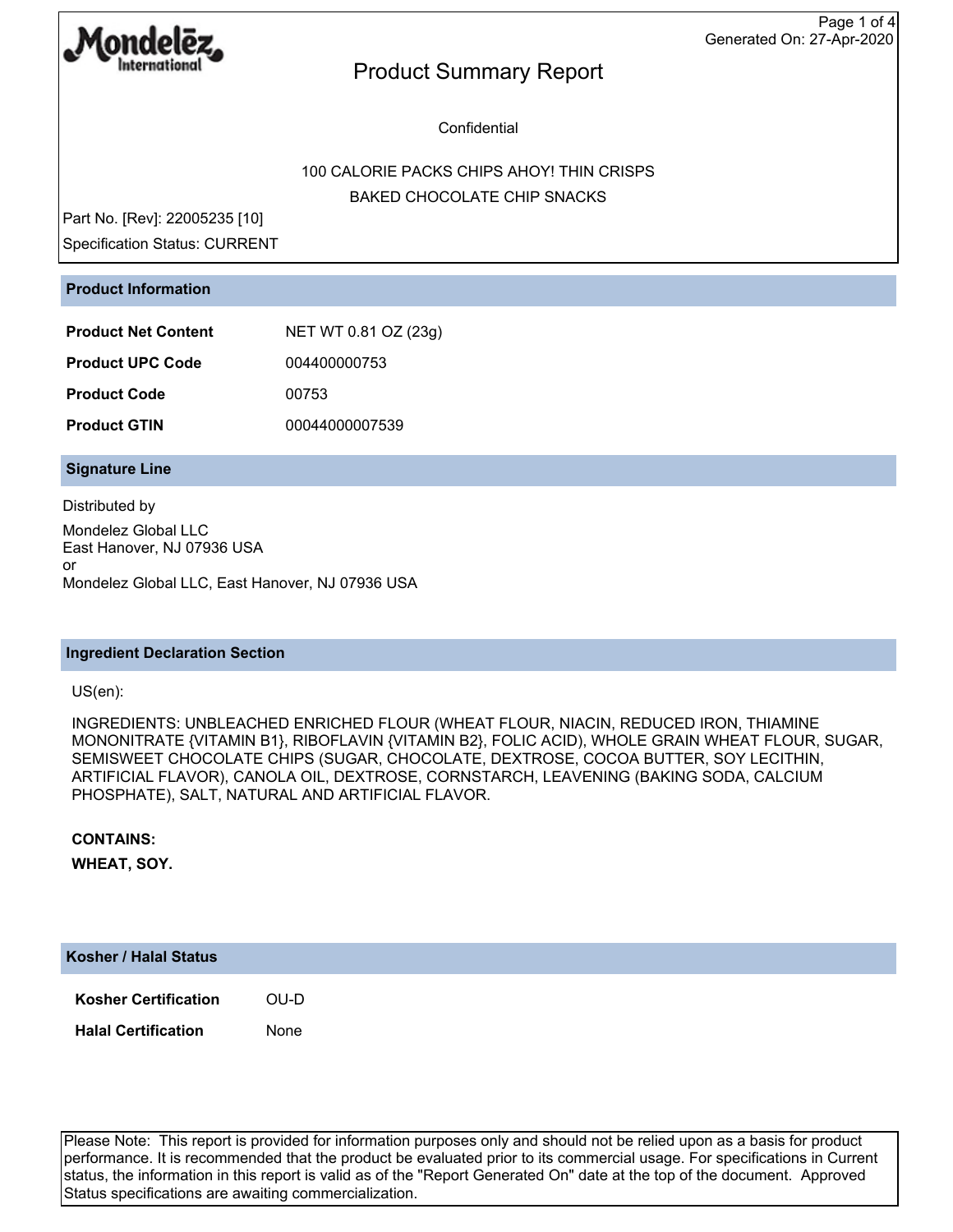

**Confidential** 

### 100 CALORIE PACKS CHIPS AHOY! THIN CRISPS BAKED CHOCOLATE CHIP SNACKS

Part No. [Rev]: 22005235 [10] Specification Status: CURRENT

### **Shipping and Storage Conditions**

**Shelf Life in days** 210

**Shipping Conditions** Prevailing Conditions

**Storage Conditions** Prevailing Conditions

**Additional Information**

**Countries of Origin (Where Manufactured)** United States - US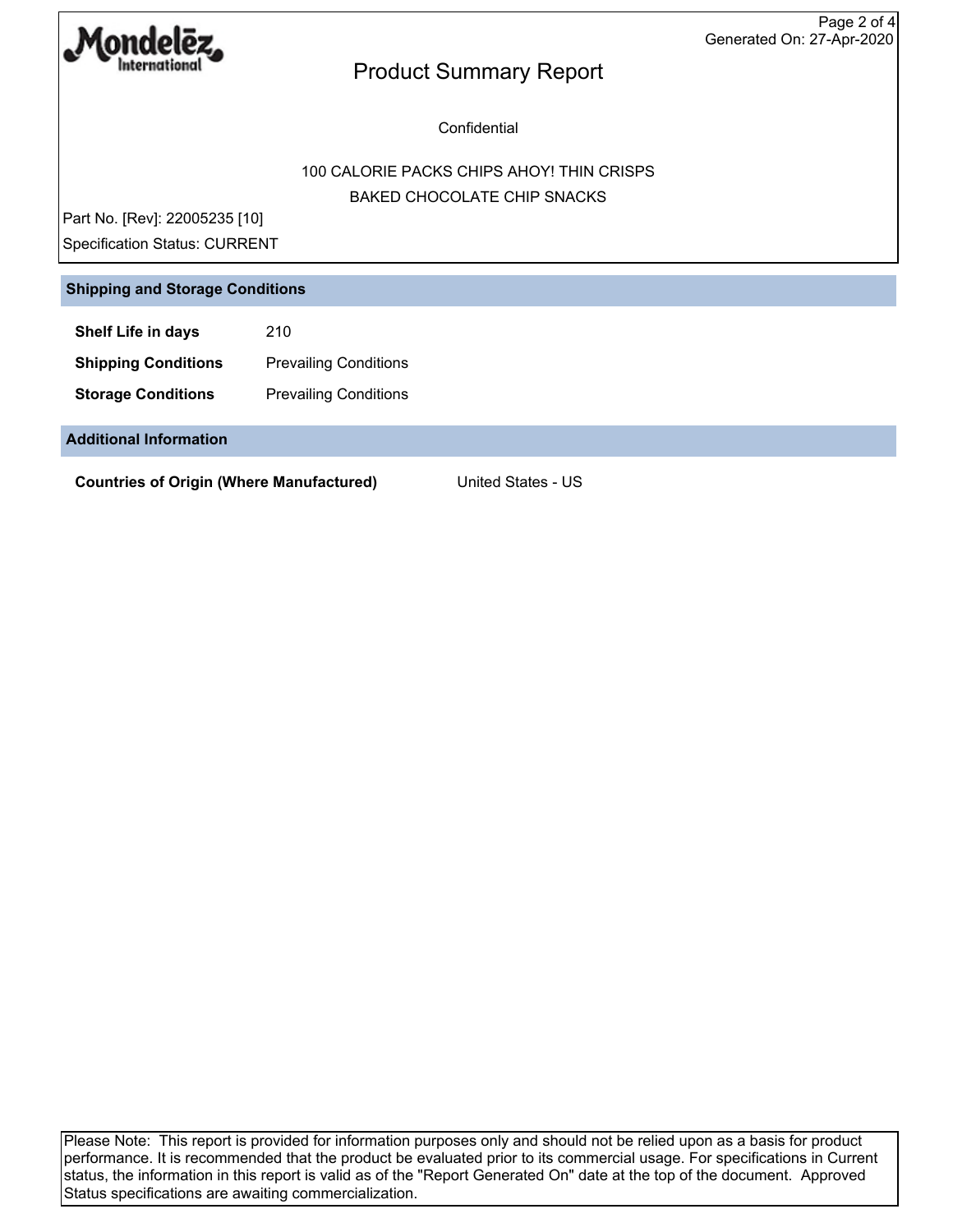

**Confidential** 

100 CALORIE PACKS CHIPS AHOY! THIN CRISPS BAKED CHOCOLATE CHIP SNACKS

Part No. [Rev]: 22005235 [10] Specification Status: CURRENT

**Nutrition Information - per Serving**

| <b>Nutrition Facts</b>                                                                                                                                                 |                |  |
|------------------------------------------------------------------------------------------------------------------------------------------------------------------------|----------------|--|
| <b>Serving size</b>                                                                                                                                                    | 1 pack         |  |
|                                                                                                                                                                        |                |  |
| <b>Amount per serving</b>                                                                                                                                              |                |  |
| <b>Calories</b>                                                                                                                                                        | 100            |  |
|                                                                                                                                                                        | % Daily Value* |  |
| <b>Total Fat 2.5g</b>                                                                                                                                                  | 3%             |  |
| Saturated Fat 0.5g                                                                                                                                                     | 3%             |  |
| Trans Fat 0g                                                                                                                                                           |                |  |
| <b>Cholesterol</b> Omg                                                                                                                                                 | 0%             |  |
| Sodium 140mg                                                                                                                                                           | 6%             |  |
| <b>Total Carbohydrate 18g</b>                                                                                                                                          | 7%             |  |
| Dietary Fiber 1g                                                                                                                                                       | 4%             |  |
| Total Sugars 7g                                                                                                                                                        |                |  |
| Includes 7g Added Sugars                                                                                                                                               | 14%            |  |
| Protein 1g                                                                                                                                                             |                |  |
| Vitamin D 0mcg                                                                                                                                                         | 0%             |  |
| Calcium 10mg                                                                                                                                                           | 0%             |  |
| Iron $0.9mg$                                                                                                                                                           | 6%             |  |
| Potassium 40mg                                                                                                                                                         | 0%             |  |
| * The % Daily Value (DV) tells you how much a nutrient in a serving of food<br>contributes to a daily diet. 2,000 calories a day is used for general nutrition advice. |                |  |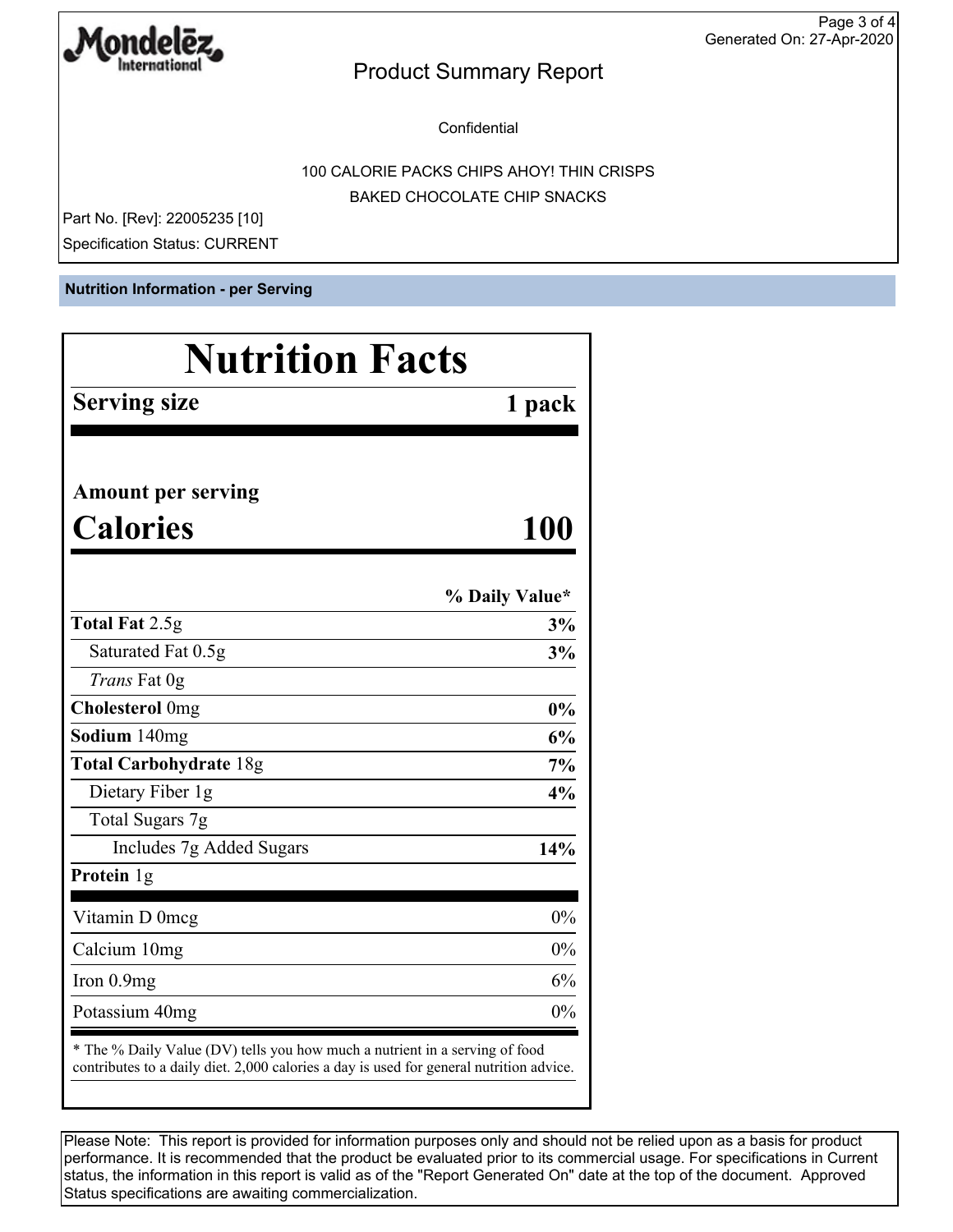

**Confidential** 

100 CALORIE PACKS CHIPS AHOY! THIN CRISPS BAKED CHOCOLATE CHIP SNACKS

Part No. [Rev]: 22005235 [10] Specification Status: CURRENT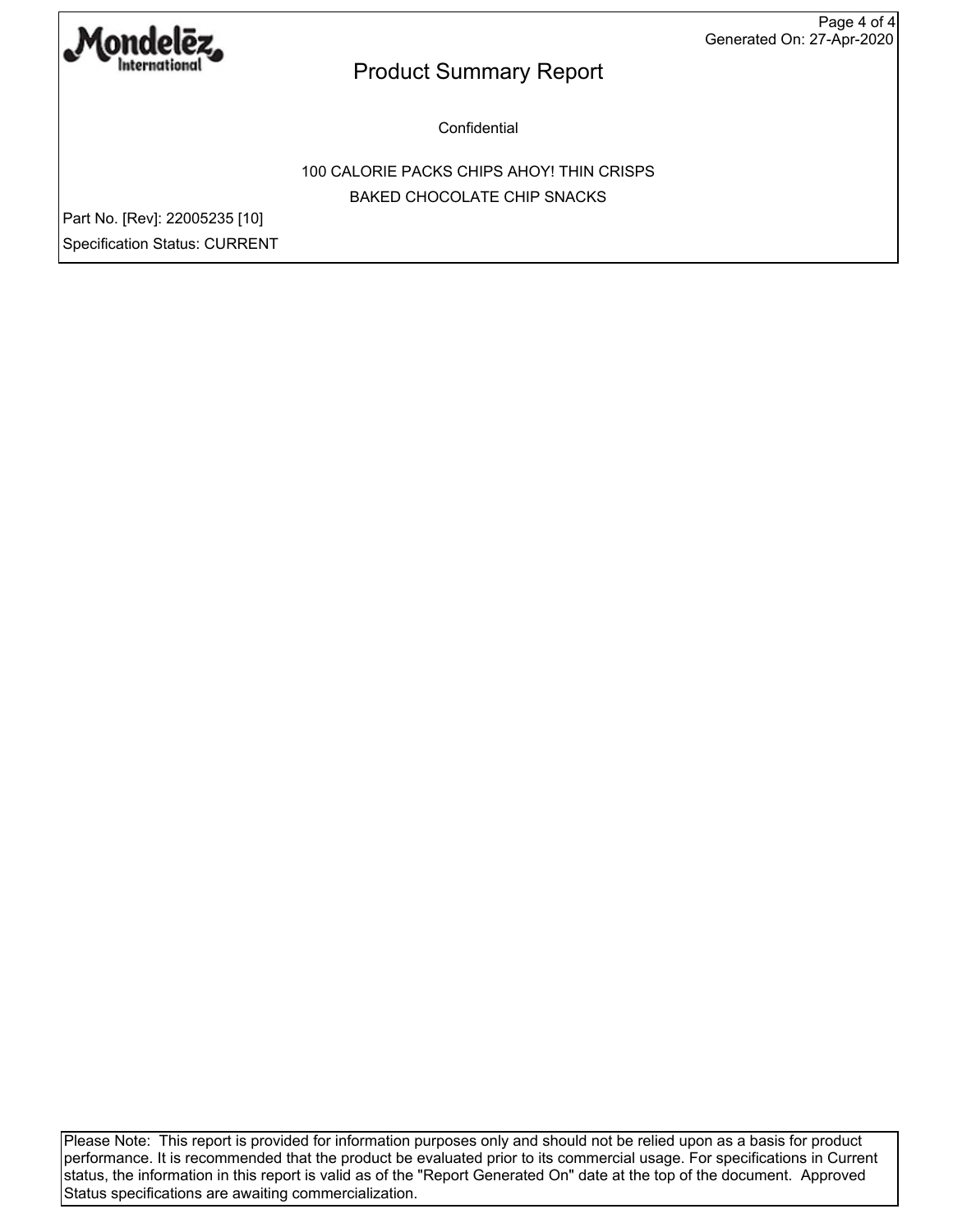### **Formulation Statement for Documenting Grains in School Meals Required Beginning SY 2013-2014**  *(Crediting Standards Based on Grams of Creditable Grains)*

School Food Authorities (SFAs) should include a copy of the label from the purchased product package in addition to the following information on letterhead signed by an official company representative. Grain products may be credited based on previous standards through SY 2012-2013. The new crediting standards for grains (as outlined in Policy Memorandum SP 30-2012) must be used beginning SY 2013-2014. SFAs have the option to choose the crediting method that best fits the specific needs of the menu planner.

|               | Product Name: 100 Calorie Chips Ahov! | Code No.: 1932000937                                                                |
|---------------|---------------------------------------|-------------------------------------------------------------------------------------|
| Manufacturer: | Mondelez International                | Serving Size<br>(raw dough weight may be used to calculate creditable grain amount) |
|               |                                       |                                                                                     |

**I.** Does the product meet the Whole Grain-Rich Criteria:  $Yes$  No  $\overline{X}$ (*Refer to SP 30-2012 Grain Requirements for the National School Lunch Program and School Breakfast Program.*)

**II.** Does the product contain non- creditable grains: Yes No How many grams: (*Products with more than 0.24 oz equivalent or 3.99 grams for Groups A-G or 6.99 grams for Group H of noncreditable grains may not credit towards the grain requirements for school meals.)*

**III. Use Policy Memorandum SP 30-2012 Grain Requirements for the National School Lunch Program and School Breakfast Program: Exhibit A to determine if the product fits into Groups A-G (baked goods), Group H (cereal grains) or Group I (RTE breakfast cereals).** *(Different methodologies are applied to calculate servings of grain component based on creditable grains. Groups A-G use the standard of 16grams creditable grain per oz eq; Group H uses the standard of 28grams creditable grain per oz eq; and Group I is reported by volume or weight.)*

| <b>Description of Creditable</b><br><b>Grain Ingredient*</b> | Grams of<br><b>Creditable Grain</b><br><b>Ingredient</b> per<br>Portion <sup>1</sup><br>A | <b>Gram Standard of</b><br><b>Creditable Grain</b><br>per oz equivalent<br>$(16g \text{ or } 28g)^2$ | <b>Creditable</b><br>Amount<br>$A \div B$ |
|--------------------------------------------------------------|-------------------------------------------------------------------------------------------|------------------------------------------------------------------------------------------------------|-------------------------------------------|
| Whole Grain Flour                                            | 5.00                                                                                      | 16.00                                                                                                | 0.31                                      |
| <b>Enriched Flour</b>                                        | 8.32                                                                                      | 16.00                                                                                                | 0.51                                      |
|                                                              |                                                                                           |                                                                                                      |                                           |
|                                                              |                                                                                           |                                                                                                      | 0.82                                      |
| <b>Total Creditable Amount<sup>3</sup></b>                   |                                                                                           |                                                                                                      |                                           |

**Indicate to which Exhibit A Group (A-I) the Product Belongs:**  E

\*Creditable grains are whole-grain meal/flour and enriched meal/flour.

<sup>1</sup> (Serving size) **X** (% of creditable grain in formula). Please be aware that serving sizes other than grams must be converted to grams.

<sup>2</sup> Standard grams of creditable grains from the corresponding Group in Exhibit A. <sup>3</sup>

<sup>3</sup>Total Creditable Amount must be rounded *down* to the nearest quarter (0.25) oz eq. Do *not* round up.

Total weight (per portion) of product as purchased Total contribution of product (per portion)  $\frac{0.75}{0.75}$  oz equivalent 23g 0.75

I certify that the above information is true and correct and that a \_\_\_ ounce portion of this product (ready for serving) provides <sup>75</sup> oz equivalent Grains. I further certify that non-creditable grains are not above 0.24 oz eq. per portion. Products with more than 0.24 oz equivalent or 3.99 grams for Groups A-G or 6.99 grams for Group H of non-creditable grains may not credit towards the grain requirements for school meals.

| Karen A. Christopher (electronic) |          | <b>Technical Support Manager</b> |  |
|-----------------------------------|----------|----------------------------------|--|
| Signature                         | Title    |                                  |  |
| Karen Christopher                 | 11/12/19 | 973-503-2514                     |  |
| <b>Printed Name</b>               | Date     | <b>Phone Number</b>              |  |